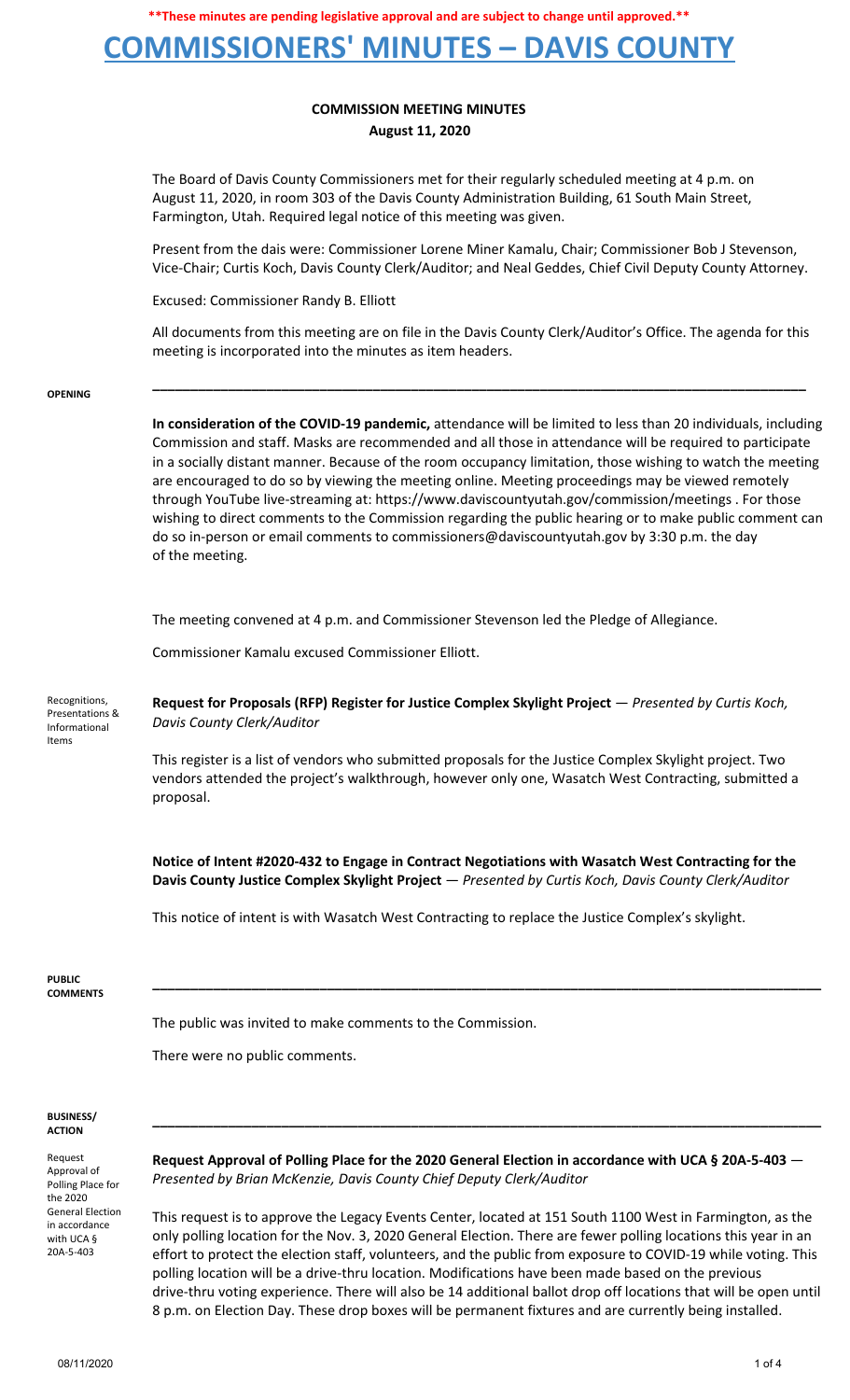# **COMMISSIONERS' MINUTES – DAVIS COUNTY**

Motion to Approve: Com. Stevenson Seconded: Com. Kamalu All voted Aye

| Agreement<br>#2019-428-A for<br>access to<br>SelectReads<br>software                                                  | Agreement #2019-428-A with DearReader.com and Reading House LLC for access to SelectReads software<br>for automated monthly newsletter advertising of library materials to patrons - Presented by<br>Commissioner Lorene Miner Kamalu                                                                                                                                                                                                |
|-----------------------------------------------------------------------------------------------------------------------|--------------------------------------------------------------------------------------------------------------------------------------------------------------------------------------------------------------------------------------------------------------------------------------------------------------------------------------------------------------------------------------------------------------------------------------|
|                                                                                                                       | This software sends a newsletter to participating patrons which includes a list of new materials and<br>highlights existing library materials. The contract period is 08/01/2020 to 07/30/2021. The payable amount<br>is \$3,400.                                                                                                                                                                                                    |
| Agreement<br>#2020-434 with<br>Sweet Tooth<br>Fairy for<br>acceptance by<br>Animal Care for<br>donation of<br>cookies | Agreement #2020-434 with Sweet Tooth Fairy for acceptance by Animal Care for donation of cookies -<br>Presented by Commissioner Lorene Miner Kamalu                                                                                                                                                                                                                                                                                  |
|                                                                                                                       | This is an in-kind donation. The Commission remarked this donation was very thoughtful. The contract<br>period is 07/28/2020 to 07/28/2020. The in-kind donation is valued at \$105.50.                                                                                                                                                                                                                                              |
| Agreement<br>#2020-435 with<br>Asphalt<br>Preservation for<br>asphalt slurry<br>seal                                  | Agreement #2020-435 with Asphalt Preservation for asphalt slurry seal of the Mutton Hollow Street<br>Rebuild Area in Kaysville - Presented by Commissioner Lorene Miner Kamalu                                                                                                                                                                                                                                                       |
|                                                                                                                       | This agreement with Asphalt Preservation is to put an asphalt slurry seal on the Mutton Hollow Street<br>Rebuild Area. The contract period is 07/31/2020 to 09/30/2020. The payable amount is \$67,881.                                                                                                                                                                                                                              |
| Agreement<br>#2020-436 with<br>NLK9 for<br>donation of a<br>Police K-9                                                | Agreement #2020-436 with The Next Level Canine Institute (NLK9) for donation of a Police K-9 for the<br>purpose of patrol and narcotics tracking - Presented by Commissioner Lorene Miner Kamalu                                                                                                                                                                                                                                     |
|                                                                                                                       | Recently, a German Shepard who worked in the Davis County Sheriff's Office K-9 unit passed away. This<br>agreement is for NLK9 to donate K-9, also a German Shepard. The contract period begins 08/01/2020. The<br>receivable amount is \$8,500.                                                                                                                                                                                     |
| Memo of<br>Understanding #<br>2020-437 with<br>the Forest<br>Service to<br>provide law<br>enforcement                 | Memo of Understanding #2020-437 with the US Department of Agriculture (USDA) Forest Service to<br>provide law enforcement at the Weber Basin Job Corps Civilian Conservation Center $-$ Presented by<br><b>Commissioner Lorene Miner Kamalu</b>                                                                                                                                                                                      |
|                                                                                                                       | This memo of understanding is a cooperative agreement between the US Forest Service and the Davis<br>County Sheriff's Office to provide law enforcement services at the Weber Basin Job Corp center. The<br>contract period is 08/11/2020 to 09/30/2025. There is no financial information.                                                                                                                                          |
| Amendment<br>#2020-68-Awith<br>Summit Food<br>Service LLC for<br>new food<br>service pricing<br>on a sliding<br>scale | Amendment #2020-68-A with Summit Food Service LLC for new food service pricing on a sliding scale<br>based on inmate population at Correctional Facility - Presented by Commissioner Lorene Miner Kamalu                                                                                                                                                                                                                             |
|                                                                                                                       | This amendment with Summit Food Service reflects updated pricing for the cost of meals at the jail. The cost<br>is now done on a sliding scale where the more inmates there are, the less it costs per meal. The starting<br>point for the scale is \$2.6910 per meal and goes down based on higher populations. The contract period<br>begins 08/11/2020. The payable amount is a sliding scale; see amendment for further details. |
| Amendment<br>#2020-318-A for<br><b>Contact Tracing</b><br>COVID-19                                                    | Amendment #2020-318-A with Utah Department of Health for Contact Tracing COVID-19, amending<br>language in Attachment $A$ – Presented by Commissioner Lorene Miner Kamalu                                                                                                                                                                                                                                                            |
|                                                                                                                       | This amendment changes language in Attachment A. It was also remarked that the Davis County Health<br>Department is one of the leading health districts in quickly taking care of COVID-19 contact tracing. The<br>contract period is 07/01/2020 to 12/31/2020. There is no financial information.                                                                                                                                   |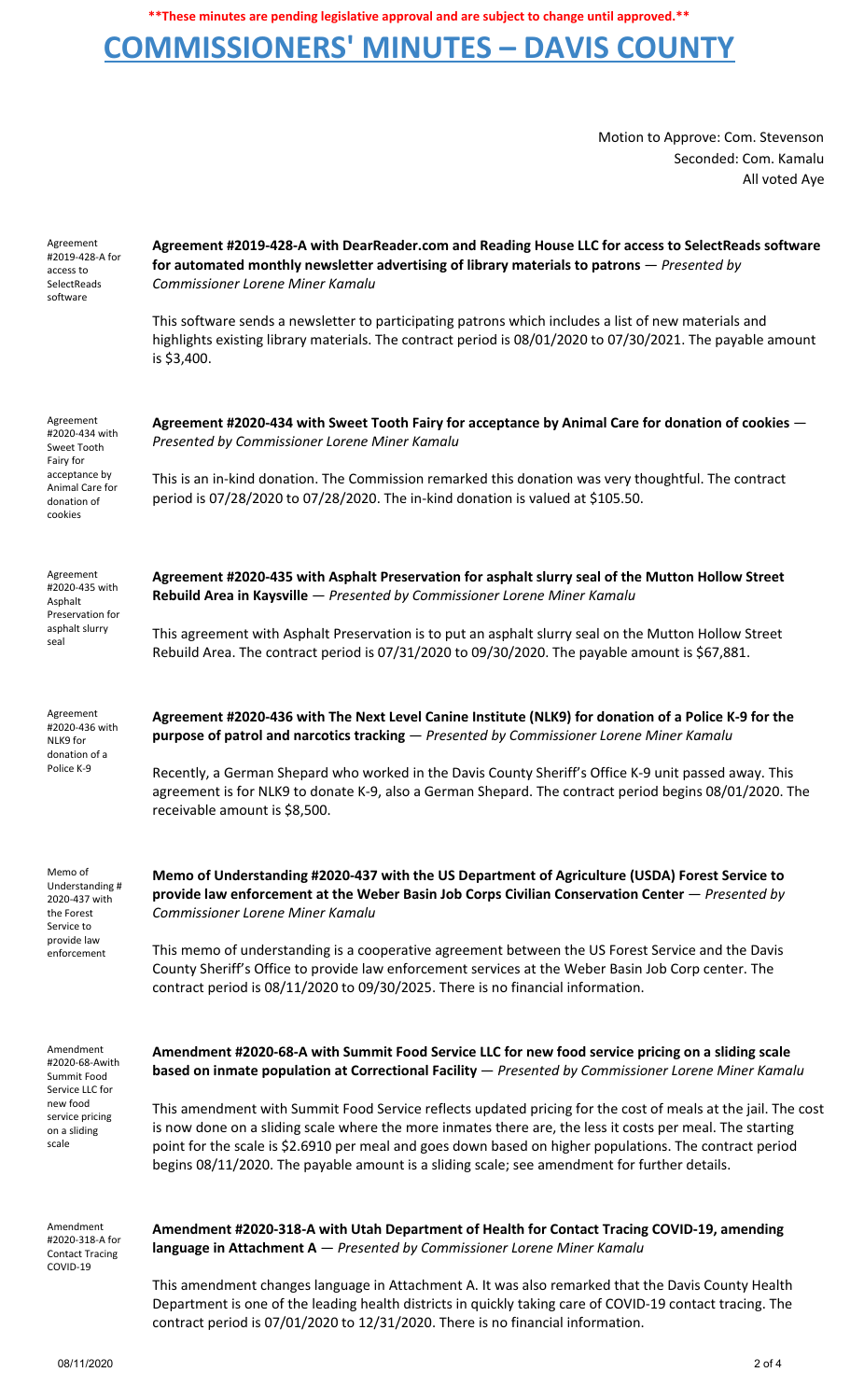## **COMMISSIONERS' MINUTES – DAVIS COUNTY**

| Amendment<br>#2019-433-A<br>to provide funds<br>for<br>immunization<br>services                                     | Amendment #2019-433-A with Utah Department of Health to provide funds for immunization services -<br>Presented by Commissioner Lorene Miner Kamalu                                                                                                                                                                             |
|---------------------------------------------------------------------------------------------------------------------|--------------------------------------------------------------------------------------------------------------------------------------------------------------------------------------------------------------------------------------------------------------------------------------------------------------------------------|
|                                                                                                                     | This amendment provides funding for the 2019 immunization services. The contract period is 07/01/2020 to<br>06/30/2021. The receivable amount is \$80,115.                                                                                                                                                                     |
| Amendment<br>#2019-403-A for<br>date extension<br>to the<br>Intergeneration<br>al Poverty Plan                      | Amendment #2019-403-A with Utah Department of Workforce Services for date extension for the<br>Intergenerational Poverty Plan - Presented by Commissioner Lorene Miner Kamalu                                                                                                                                                  |
|                                                                                                                     | This amendment extends the ending date of the Intergenerational Poverty Plan's Pilot Program II from June<br>30 to Sept. 30 due to COVID-19. There is no change in the financial amount and it is a pass-through to Open<br>Doors. The contract period is 07/01/2019 to 09/30/2020. The pass-through, \$150,000, is unchanged. |
| <b>Summary List</b><br>#2020-438 of 18<br>agreements for<br>space rental at<br>the Legacy<br><b>Events Center</b>   | Summary List #2020-438 of 18 agreements for space rental at the Legacy Events Center as of July 31, 2020<br>- Presented by Commissioner Lorene Miner Kamalu                                                                                                                                                                    |
|                                                                                                                     | This summary list includes 18 agreements for space rental at the Legacy Events Center. The contract period<br>is 09/09/2020 to 09/14/2020. The receivable amount is \$5,536.24.                                                                                                                                                |
| <b>Summary List</b><br>#2020-439 of<br>five agreements<br>for space rental<br>at the Legacy<br><b>Events Center</b> | Summary List #2020-439 of five agreements for space rental at the Legacy Events Center as of August 4,<br>2020 - Presented by Commissioner Lorene Miner Kamalu                                                                                                                                                                 |
|                                                                                                                     | This summary list includes five agreements for space rental at the Legacy Events Center. The contract period<br>is 07/29/2020 to 08/01/2020. The receivable amount is \$545.77.                                                                                                                                                |
| <b>Summary List</b><br>#2020-433 of 20<br>agreements for<br>space rental at<br>the Legacy<br><b>Events Center</b>   | Summary List #2020-433 of 20 agreements for space rental at the Legacy Events Center as of August 5,<br>2020 - Presented by Commissioner Lorene Miner Kamalu                                                                                                                                                                   |
|                                                                                                                     | This summary list includes 20 agreements for space rental at the Legacy Events Center. The contract period<br>is 09/08/2020 to 04/17/2021. The receivable amount is \$4,483.91.                                                                                                                                                |

Motion to Approve Agenda Items: Com. Stevenson Seconded: Com. Kamalu All voted Aye

Commissioner Stevenson moved to recess to Board of Equalization. Commissioner Kamalu seconded the motion. All voted Aye.

**\_\_\_\_\_\_\_\_\_\_\_\_\_\_\_\_\_\_\_\_\_\_\_\_\_\_\_\_\_\_\_\_\_\_\_\_\_\_\_\_\_\_\_\_\_\_\_\_\_\_\_\_\_\_\_\_\_\_\_\_\_\_\_\_\_\_\_\_\_\_\_\_\_\_\_\_\_\_\_\_\_\_\_\_\_\_\_\_**

**BOARD OF EQUALIZATION**

Property Tax Register

Property Tax Register matters were presented by Curtis Koch, Davis County Clerk/Auditor, as follows:

Under Auditor adjustment appeals is an approved land and building value report and a withdrawn report. Under Auditor corrections are five veteran tax abatements for the 2019 year. Under Assessor adjustments is a report with various Assessor initiated corrections totaling \$8,397,697.

> Motion to Approve: Com. Stevenson Seconded: Com. Kamalu All voted Aye

Commissioner Stevenson moved to reconvene Commission Meeting. Commissioner Kamalu seconded the motion. All voted Aye.